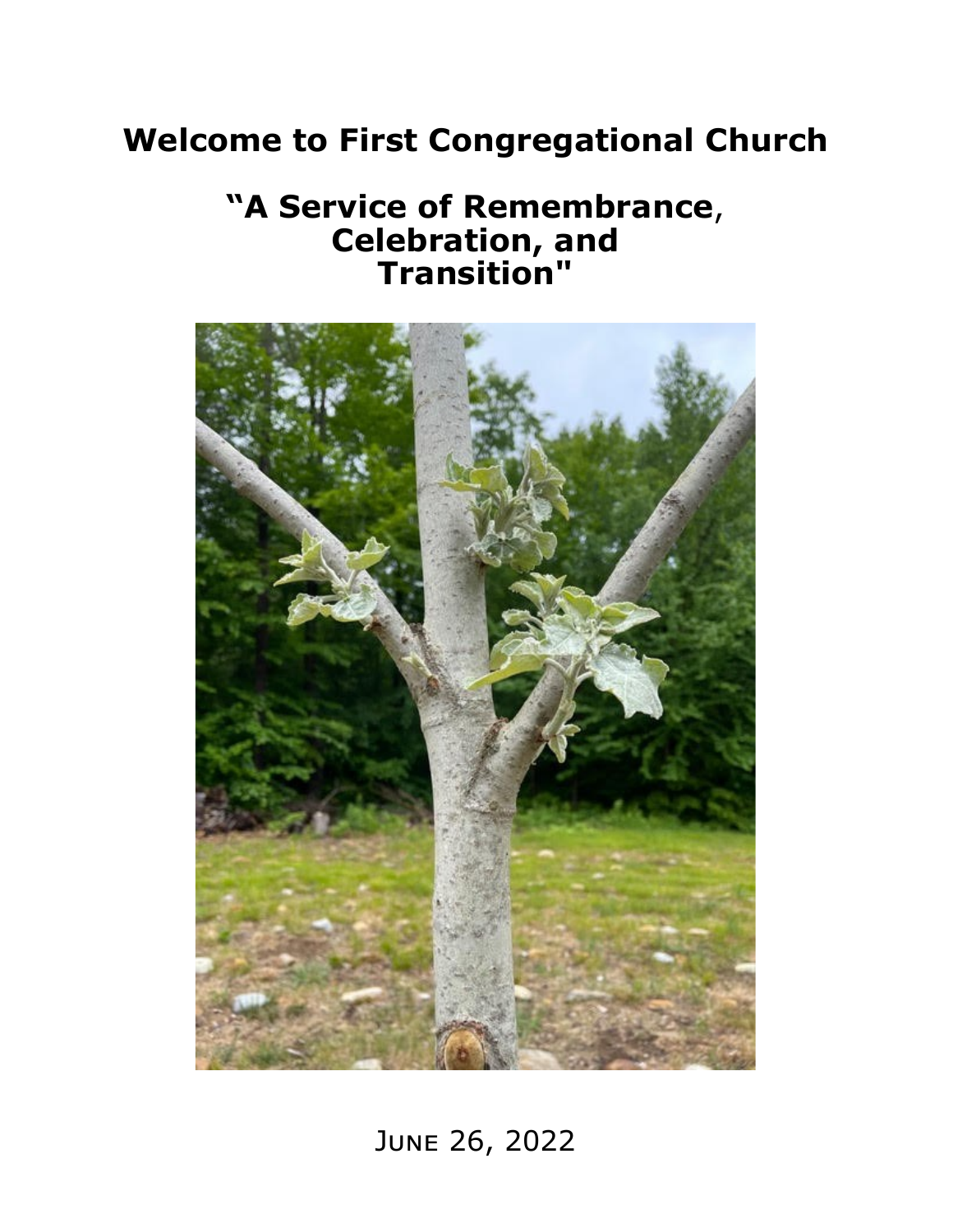### **ANNOUNCEMENTS**

Today is the LAST DAY for members, specifically, to Adopt Items! After today, the remaining items will be opened up for adoption by other people and organizations.

MOVING DAY! This week, Wednesday, June 29 - Starving Artists Movers will move all materials we are taking with us to our new home at Wesley United Methodist Church, 79 Clinton Street in Concord.

First worship service in our new home at Wesley Church, with communion: Sunday, July 3rd at **10:30am** in Phillips Chapel. NOTE TIME CHANGE!

TAG SALE: Saturday, July 9 - at 177 N Main St. for items we aren't taking with us, putting into storage, or which haven't already been adopted by church members. We need many hands to help with the tag sale!!!

For the month of June, the Page Turners are reading "Love Letter to the Earth," by Thich Nhat Hanh. The discussion will be on June 27th at 2pm on Zoom. All are welcome!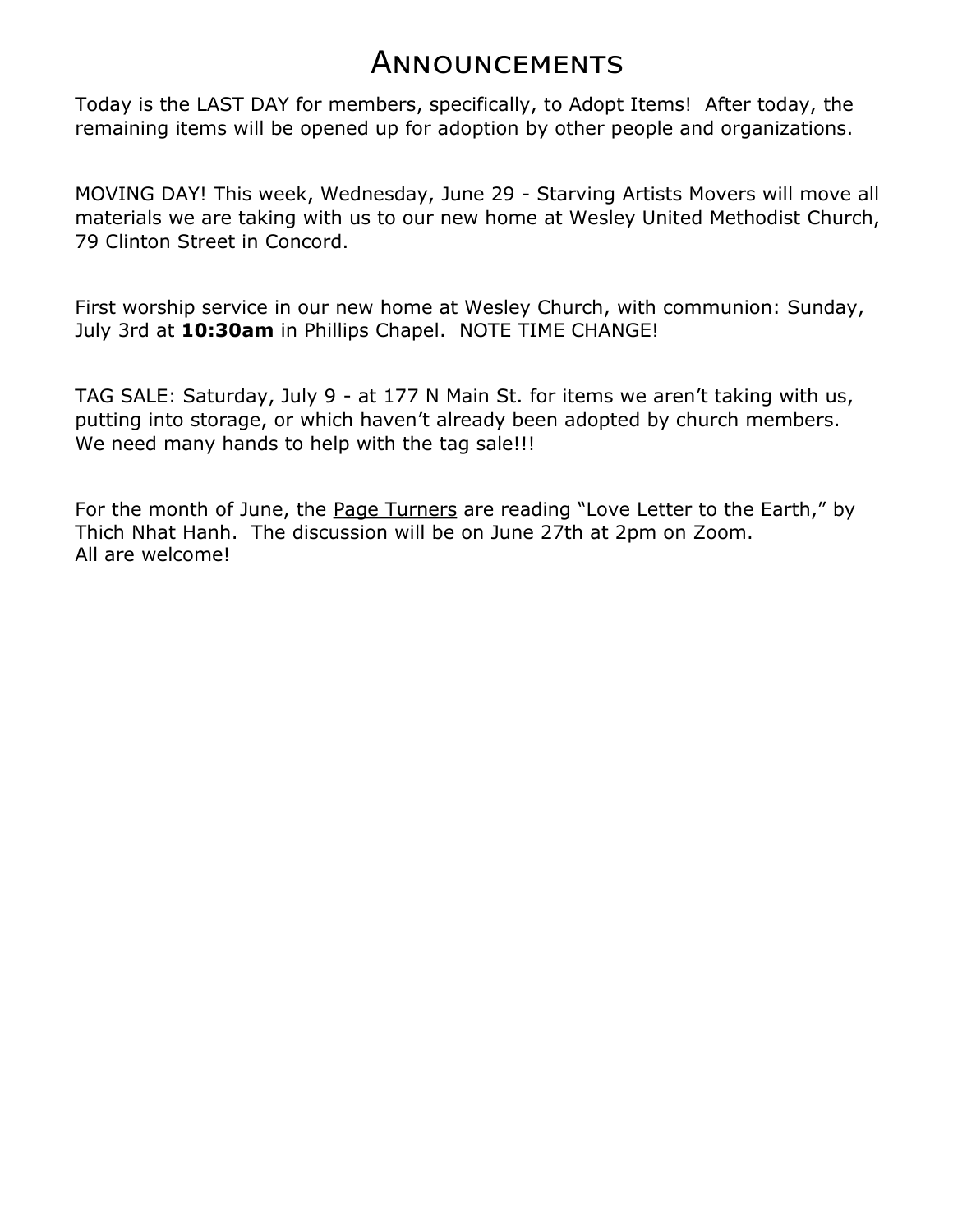## **Welcome to First Congregational Church**

*An Open and Affirming Congregation of the United Church of Christ*

June 26, 2022 **\*Please stand if you are able**

"The flowers are sponsored by the Spiritual Life Ministry Team in memory and honor of all members, past and present, of First Congregational Church, Concord."

Welcome & Announcements

Prelude **Prelude no 7 in b minor** by Robert D Vandall Adele

Setting Intentions for Worship

\*Call to Worship: (written by Rev. Kimi Floyd Reisch) Your divine breath swept across the waters, **giving life to fish and the child.** You rode the waves with Moses, **moving a sister to speak up, reuniting mother and infant.** You revealed your pleasure in Jesus, **as the baptismal waters dribbled down his forehead and cheek.** And as the prophet Isaiah foretold, **you make a way even here in the wilderness. Your expansive flowing love is like a river that quenches the driest tongue.** Praise be to the river of life! **Praise be to God! Amen.**

\*Bringing Ourselves into God's Presence: (from www.The MuddyFork.org) **Compassionate God, may we remember the care and courage of young leaders. May we remain alert so we can help others in need. Amen.**

\*Song: #18 Guide Me, O My Great Redeemer (Public Domain)

Hear now Psalm 35 from the Rev. Benjamin Chavis psalter… Psalter Lesson Psalm 35 Here ends the Psalter Lesson. **Amen.**

Hear now from the Hebrew Scriptures… Hebrew Scriptures Exodus 2:1-10 (NRSV) Susan Lauze

Here ends the Lesson. **Amen.**

| <b>SERMON</b> | Nourished By Our Past & Claimed By Our Future | Rev. Emilia Halstead |
|---------------|-----------------------------------------------|----------------------|
|               |                                               |                      |

\*Song: #423 Great Is Your Faithfulness (Public Domain)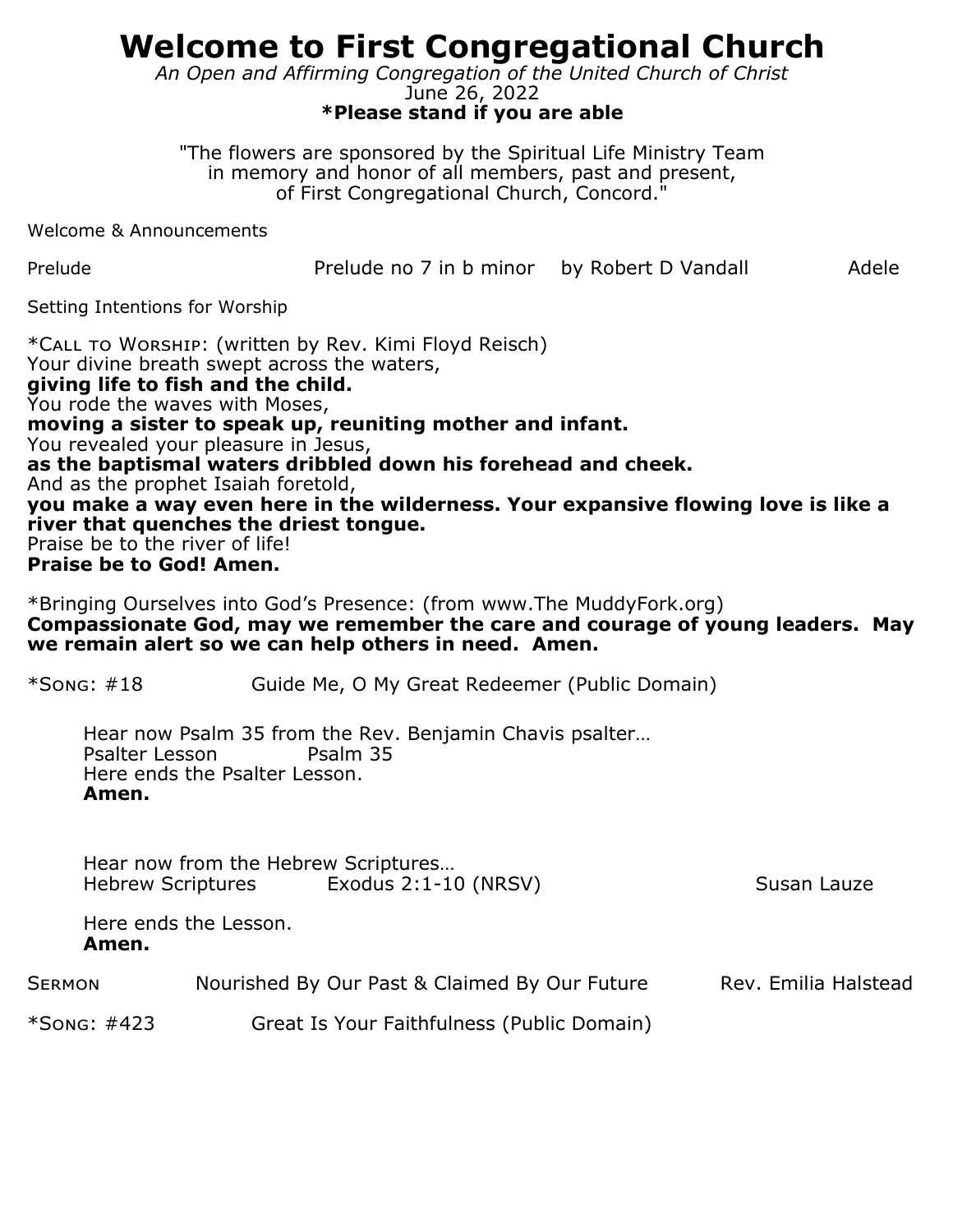Statement of Faith of the 2021-2022 Merrimack Association Confirmation Class *(This statement of faith was written by the Merrimack Association confirmands '22)*

**We believe that God is revealed in wisdom and change. We find truth in transformation, endurance, and perseverance. God the Creator invites us to change and newness; change is both inside and outside. Change is within and among us; we can be change.**

**God calls us to be a family and a community, caring for one another and the world. God calls us to respect each other's differences and never expects us to be perfect. We ask questions about scripture and this leads us to the change shown in our faith ancestry.**

**God is revealed to us in many ways: through the Holy Spirit, as a Mother, as a Father, and as an Eagle. Jesus, the Son of God, brought us an outstanding example of how to live; Jesus is both historical and divine and showed us we should love one another, day by day. God calls us to accept everybody, living in Love. We pray that peace will be ours and we will be peace for the world. Amen.**

Prayers of the People (*Response to each prayer:*) God of new beginnings, **Receive our prayers.**

Pastoral Prayer (written by Rev. Christine Longhurst)

Lord's Prayer:

**Our Father, which art in heaven, hallowed be thy Name. Thy Kingdom come. Thy will be done on earth, as it is in heaven. Give us this day our daily bread. And forgive us our debts, as we forgive our debtors. And lead us not into temptation, but deliver us from evil. For thine is the kingdom, the power, and the glory, for ever and ever. Amen.**

Sung Amen: #391 In the Midst of New Dimensions (Refrain) In the Midst of New Dimensions, Julian Rush Reprinted/Podcast/Streamed with permission under ONE LICENSE, License #A-739671. All rights reserved. God of rainbow, fiery pillar, Leading where the eagles soar, We your people, ours the journey, Now and ever, now and ever, now and evermore.

Offertory

Invitation (written by Rev. Tim Graves)

GRATITUDE MUSIC **Prelude no 4 in f major** by Robert D Vandall Adele

LITANY OF DEDICATION: (written by Rev. Mak Kneebone) It is a gift to be able to give something away. **We are called to be a part of something bigger than ourselves.** Spirit of Love, look upon us now. **Bless these gifts; make them like a river in the desert, those we can see and those we cannot.**

May our hopes come true for the better world we dream of **As we work together in love. Amen.**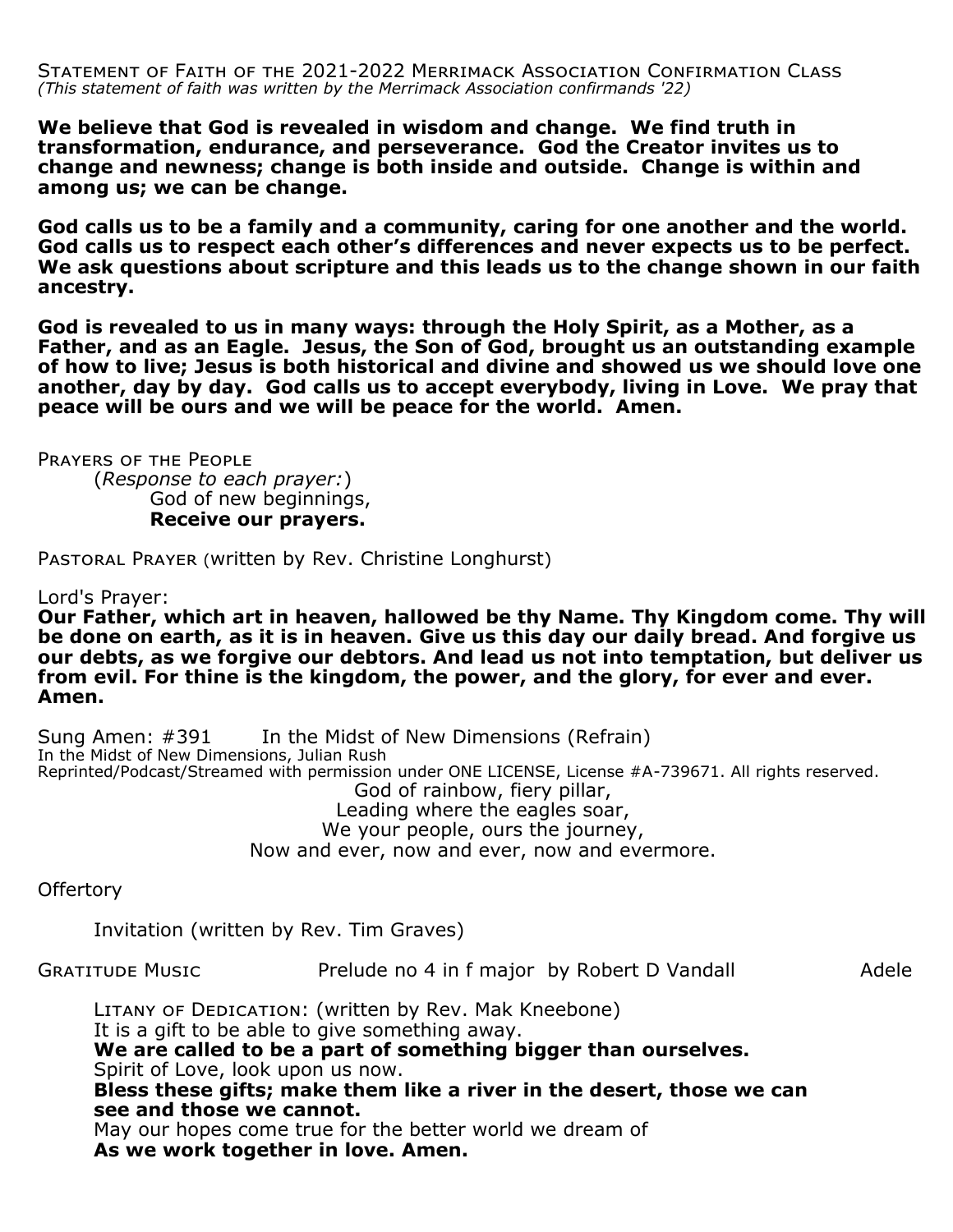Song of Transition: #433 In the Bulb There Is a Flower In the Bulb There Is a Flower, Natalie Sleeth © 1986 Hope Publishing Company Reprinted/Podcast/Streamed with permission under ONE LICENSE, License #A-739671. All rights reserved.

#### Honoring:

Our Church family is constantly changing. People come and go. Babies are born. Children grow up. People commit themselves to one another. Loved ones and friends among us come to the end of their lives. Individuals move into our community and church life. Others leave us, moving away to new places, new experiences, and new opportunities. It is important and right that we recognize these times of passage, of endings and beginnings.

#### **Today we celebrate the ministry of First Congregational Church of Concord, United Church of Christ, shared in this building, and prepare to move forward to our new chapter of ministry, seeking to discern and follow God's call.**

Sharing Gratitude:

For the worship of God in prayer and praise, for the preaching of the Word, for the celebration of the holy sacraments,

#### **Offered by this congregation, we give thanks.**

For the comfort of those who mourn, for the help of those who are perplexed, for the guidance of those who seek strength,

#### **Offered by this congregation, we give thanks.**

For the support and nurture of families, for the guidance of children, or the calling of youth to a life of service,

#### **Offered by this congregation, we give thanks.**

For guarding against evil, for fostering faithfulness,

or promoting peace and justice in all the earth,

#### **Offered by this congregation, we give thanks.**

For the opening of minds to your truth, for the care of those in need,

for the giving of hope and courage,

#### **Offered by this congregation, we give thanks.**

For the unity of believers in Christ, for the carrying of the gospel into all of the world, for the furtherance of the unity of all people,

#### **Offered by this congregation, we give thanks.**

For the consecration of life and service, in grateful remembrance of those who have gone before us, and in gratitude for our life together in this building,

#### **We give thanks to you, O God, for this church's past and pray for your continued blessing and guidance. Amen.**

#### Praying for our Future:

**O God of all Creation, we give thanks for the calling to be your church and for the power you give us to fulfill our calling. We are a people with a past full of assurance and a future full of hope. Your everlasting love for all is trustworthy. Help each of us to trust the future which rests in your care. The time we were together here in your name saw our laughter and our tears, our hopes and disappointments. Guide us as we hold these cherished memories but move confidently in new directions, until that time when we are completely one with you and with each other, in the name of Jesus Christ, we pray. Amen.** 

Let us go now, led by the promises of God, the presence of Jesus Christ, and the guidance of the Holy Spirit. Amen.